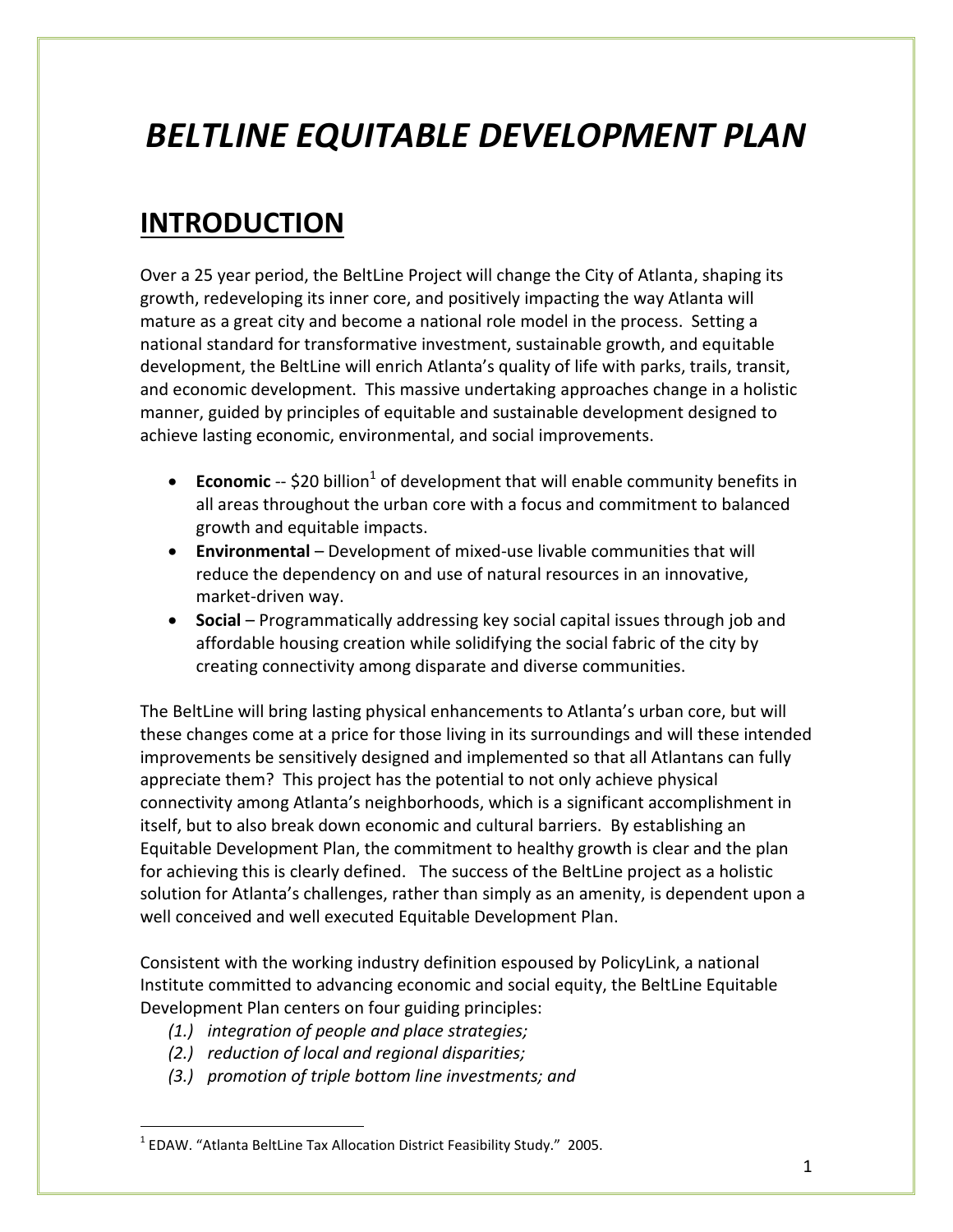*(4.) inclusion of meaningful community voice, participation, leadership and ownership.*

This definition recognizes the many ways that individuals and communities of all types are impacted by economic growth.

**Equitable in this context expands beyond equal treatment, and focuses on effectively meeting the needs of the diverse groups of individuals and communities that share the BeltLine, enabling all areas to experience healthy growth. Equitable Development shall measure the development along the corridor against a six year work effort (at least 4 times over the project life; upon completion of each work plan cycle;** While the allocation of public investment dollars is

*"Equitable in this context expands beyond equal treatment, and focuses on effectively meeting the needs of the diverse groups of individuals and communities that share the BeltLine, enabling all areas to experience healthy growth."*

important, it is one component of a much broader approach to generating positive long-lasting impacts in all areas of the BeltLine.

#### **Background on Implementation**

Implementation of the Equitable Development Plan is a broad undertaking. It reinforces the commitment to equitable development expressed in the principles and strategies of the BeltLine Redevelopment Plan, the Five-Year Work Plan, and the Sub-area Master Plans. By assembling these principles and strategies to create a comprehensive, integrated approach, the Equitable Development Plan amplifies and expands the effort to achieve a holistic result.

Implementation is dependent upon the active involvement of numerous organizations. Many of the projects are spearheaded and managed by Atlanta BeltLine, Inc. ("ABI") There are a wide variety of other programs and activities that are important for supporting healthy growth, and require the involvement of outside partners and stakeholders. These additional activities will be achieved with the leadership, collaboration, and resources of organizations with specialized expertise in these specific areas. Key areas of implementation include the following:

- 1. **Developing and planning core BeltLine amenities** in a way that creates a more livable and geographically balanced Atlanta
- 2. **Recruiting economic development** in a way that creates business and job opportunities
- 3. **Minimizing displacement and leveraging economic opportunity** in a way that stabilizes neighborhoods
- 4. **Incorporating and encouraging community voice in project implementation**
- 5. **Preserving and enhancing the historic and cultural character of neighborhoods**
- 6. **Leveraging existing neighborhood assets (economic, social, and environmental) in ways that encourage community connectivity, competitiveness and sustainability.**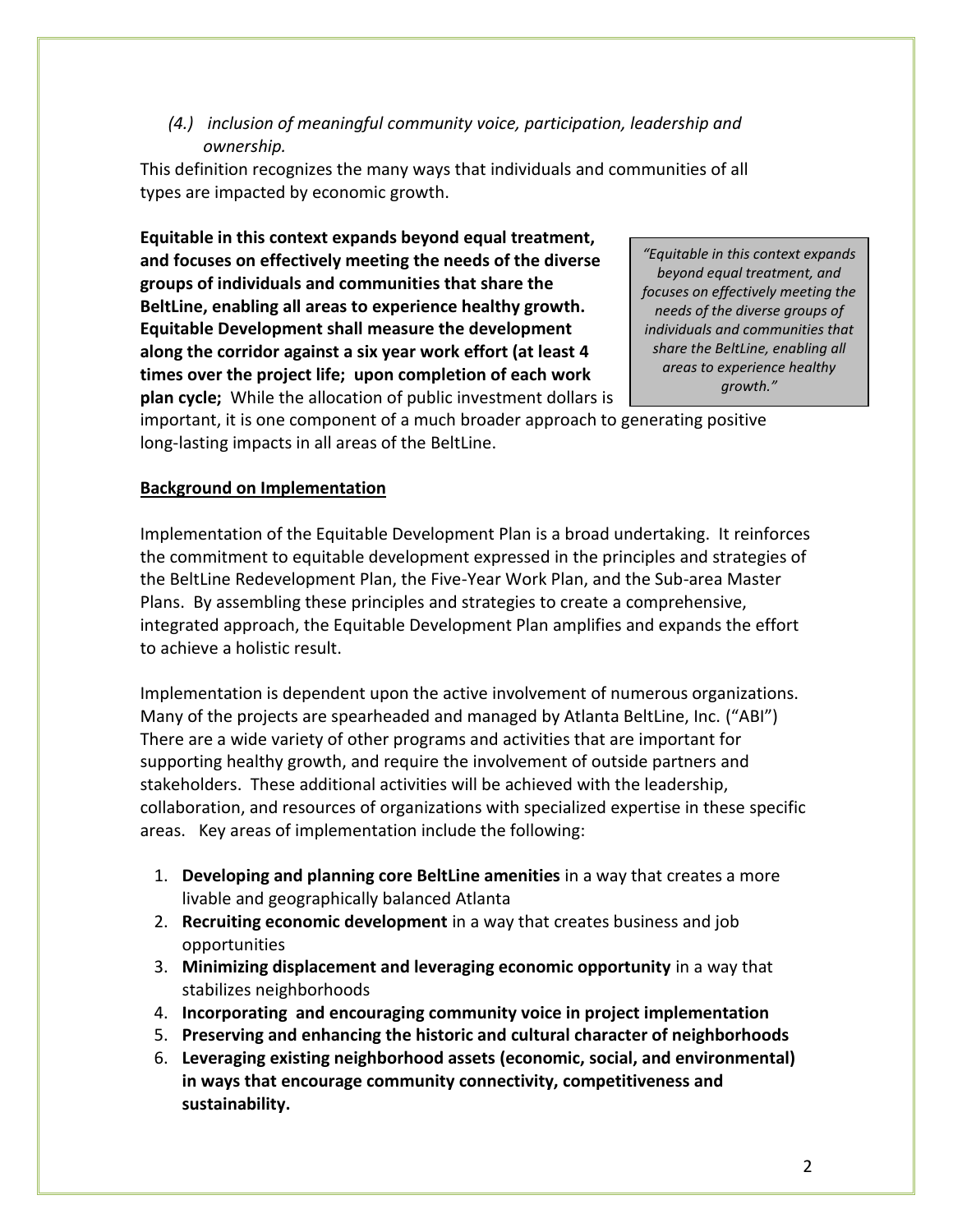This plan distinguishes between the strategies and activities within ABI's control and those outside ABI's control, in which other organizations will help to achieve BeltLine equitable development objectives.

#### *This document will clearly reflect those strategies, goals and objectives that ABI can control. The associated addendum will document the strategies, goals and objectives that ABI will work to influence and leverage.*

(1) **ABI Control**: Strategies that ABI is responsible for based on legislative authority and, because they are funded with TAD funding, ABI can fully control.

(2) **ABI Influence**: Strategies that are primarily controlled by outside parties with some ABI involvement and/or nominal TAD funding or adherence to BeltLine design standards.

(3) **External ownership**: Strategies that require external leadership, ownership and initiation in order to most effectively achieve equitable development.

Following a review of the four equitable development principles and the associated BeltLine objectives and strategies, pages 3 to 12 and Addendum B, the Equitable Development Plan concludes with a detailed Implementation section, pages 13 to 14.

#### **PRINCIPLES, OBJECTIVES, AND STRATEGIES**

The following is a review of various BeltLine-related strategies and objectives that support the four guiding principles to achieve Equitable Development. A substantial number of the strategies are underway or slated to be implemented on a near-term basis.

In addition, a number of strategies have been proposed that require in depth review and validation before moving forward with implementation.

### **Principle 1: Integration of People and Place Strategies**

The BeltLine is primarily a place-based strategy designed to redevelop underutilized industrial property and integrate these new areas with existing surrounding neighborhoods to create vibrant, mixed-use, mixed-income communities. It includes a combination of public realm investments and private economic development

investments consisting of transit, parks, trails, streets including sidewalks and streetscapes, affordable housing and market rate residential, commercial, and office/institutional development.

Successfully creating a vibrant sense of place requires that the newly created environment positively benefits the people living there, including both existing and new residents. Once

*Successfully creating a vibrant sense of place requires that the newly created environment positively benefits the people living there, including both existing and new residents.*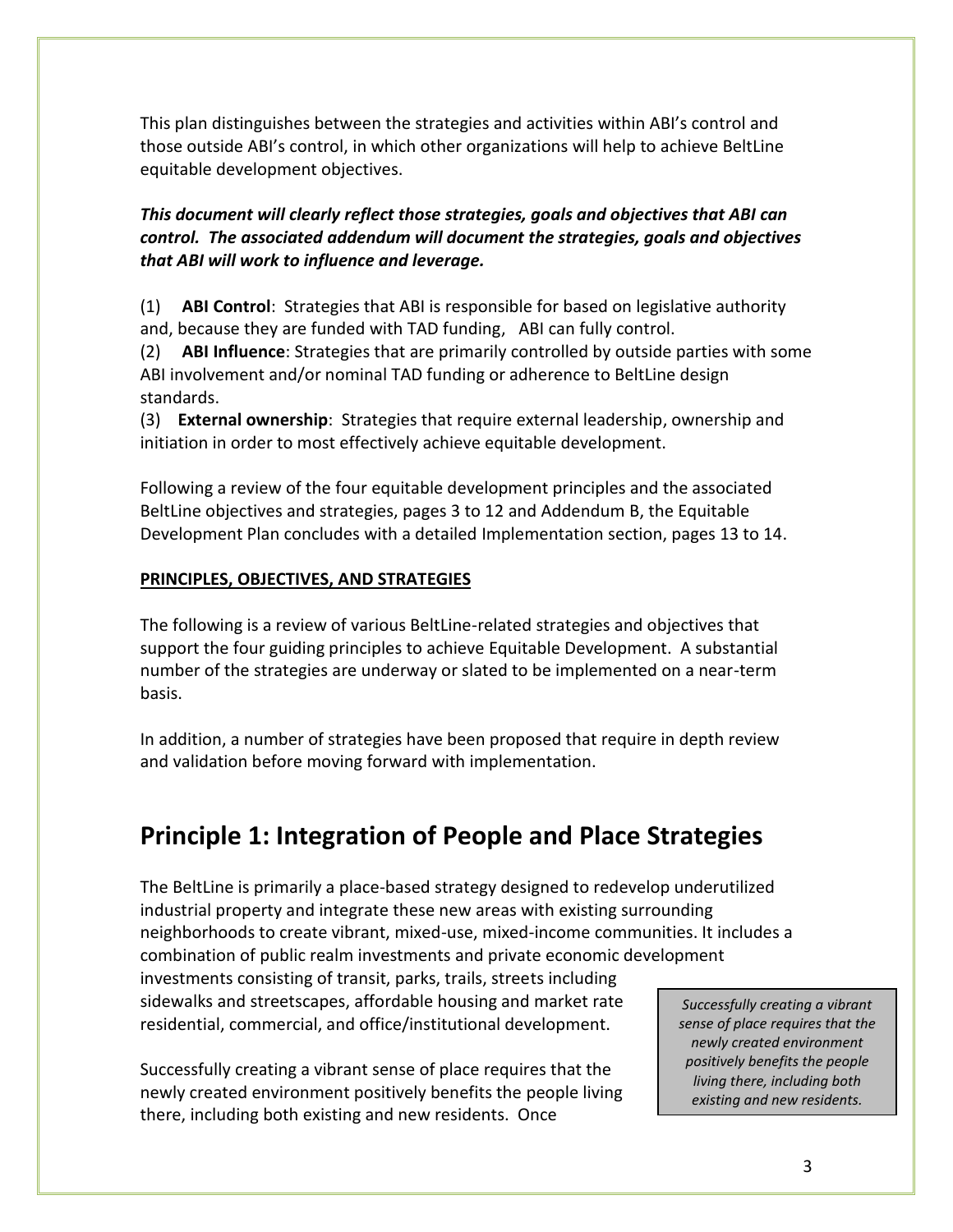developed, the BeltLine environment will provide healthier lifestyle opportunities for all residents. Equally important, during project implementation, the BeltLine strives to:

a.) provide growth and capacity building opportunities to existing residents,

b.) prevent disruption of existing communities, and

c.) ensure that the residents are connected to and invested in the place where they live, both financially and culturally.

The BeltLine is committed to try to make a strong positive impact on people and place as follows:

- 1. Enhance quality of life through BeltLine projects
- 2. Create long term job opportunities for existing and new residents
- 3. Preserve existing single family neighborhoods
- 4. Minimize displacement
- 5. Preserve culturally and historically significant resources
- 6. Develop and support small, local businesses

### **Objective 1: Enhance Quality of Life for Residents through BeltLine Projects**

The BeltLine build-out will occur over a 25-year period and will include numerous public projects specifically selected and designed to contribute to the creation of more livable communities, consistent with the vision and framework of the Master Plan for each of the ten subareas of the BeltLine. The vision and framework articulated in each of the ten Master Plans reflects the desires of the community residents in combination with technical urban planning objectives. The components of the BeltLine that are implemented by ABI and/or will receive significant TAD funding are as follows:

- Master Planning and Transit Planning
	- $\circ$  Creates a framework for attracting and managing growth with walkable, mixed use, mixed income, and connected communities, through the following planning activities:
		- Park Master Planning
		- **Mobility and access studies**
		- **Land use recommendations**
		- **Transit Planning (Environmental Impact Studies)**
- Transit Development
	- o Creates access to services and jobs, manages traffic, provides affordable transportation choices
- Park development
	- o Creates healthier, more connected communities and stimulates economic development through the following activities
		- **Land acquisition**
		- **Park development**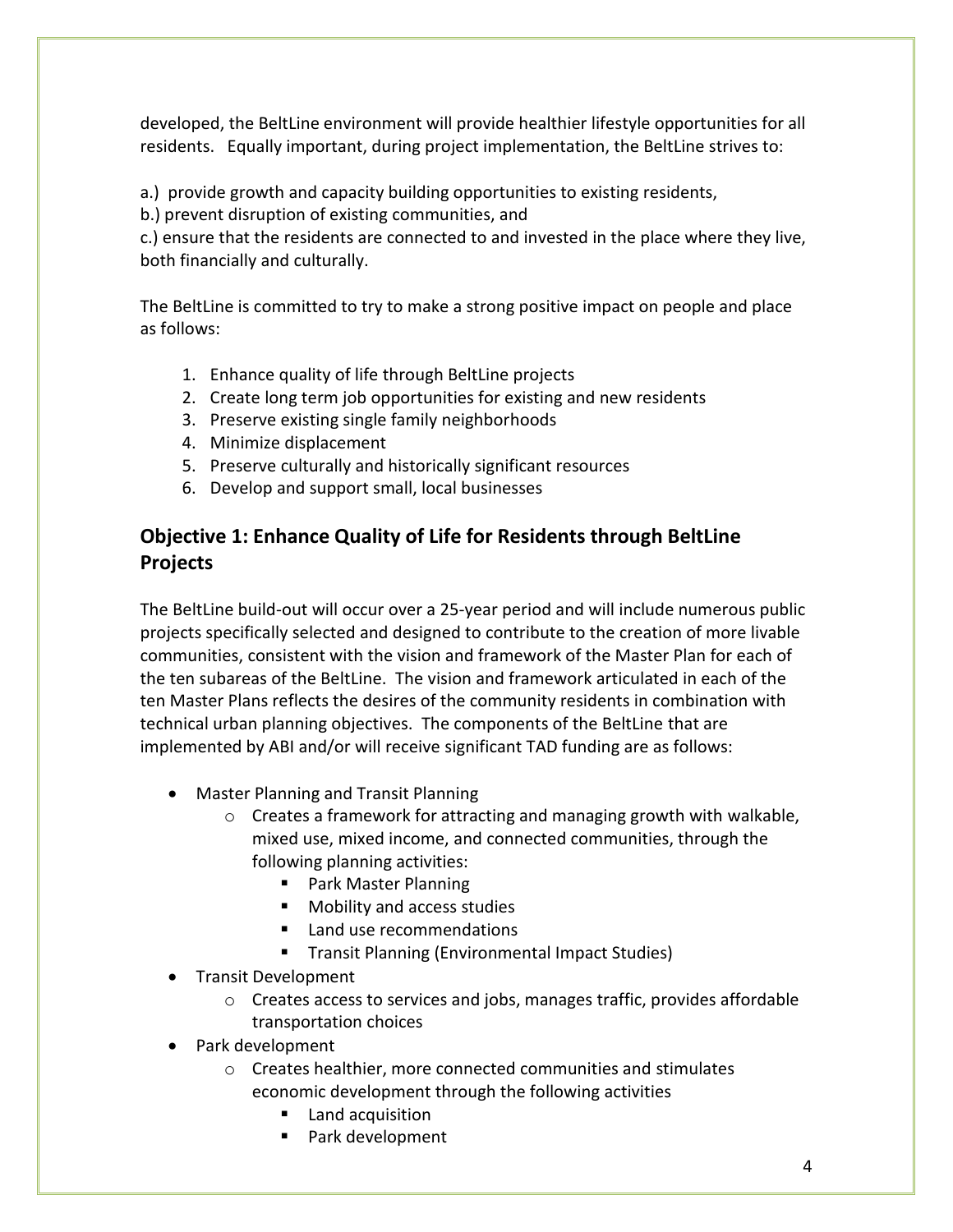- **Park maintenance**
- Road and sidewalk improvements
	- Creates walkable, healthier, more connected communities that manage traffic and stimulate economic development. These improvements will be guided by the Master Planning process to achieve Beltline quality of life improvement objectives.
- Affordable housing
- Economic development incentives

#### **Objective 2: Create long term job opportunities for existing and new residents**

Over the life of the project, the BeltLine will create an estimated 48,000 construction jobs and 30,000<sup>2</sup> new permanent jobs. This represents a substantial opportunity in a City with high levels of poverty and unemployment, and requires that specialized programs and processes are developed in order to fully realize a rewarding growth experience for area residents. The following strategies will help connect residents to BeltLine related job opportunities:

- Finalize development of a Community Benefits framework that promotes local hiring through ensuring first source hiring, payment of prevailing wages, and job training
- Remove barriers to development and promote opportunities for job growth
	- o Actively promote development of neighborhood-based employment centers, that include retail, office and light industrial development consistent with the land use plan established through the master planning process
	- o Provide brownfield incentives to remove barriers to development and achieve job growth
- Require (with follow-up monitoring) that developers receiving TAD affordable housing or development incentives
	- o Hire workers from BeltLine neighborhoods through a "first source" job register
	- o Pay prevailing wages

 $\overline{a}$ 

#### **Objective 3: Preserve existing single family neighborhoods**

Atlanta's single family neighborhoods are the City's signature feature. Preserving and strengthening each of the BeltLine neighborhoods, while also interconnecting them as part of a larger unified urban core is a fundamental objective of the project. From its inception, the BeltLine TAD framework was structured to protect adjacent neighborhoods by excluding these areas from within the TAD boundaries, i.e. the area designated for redevelopment. And the existing railroad corridor, the central spine of

 $^2$  EDAW. "Atlanta BeltLine Tax Allocation District Feasibility Study." 2005.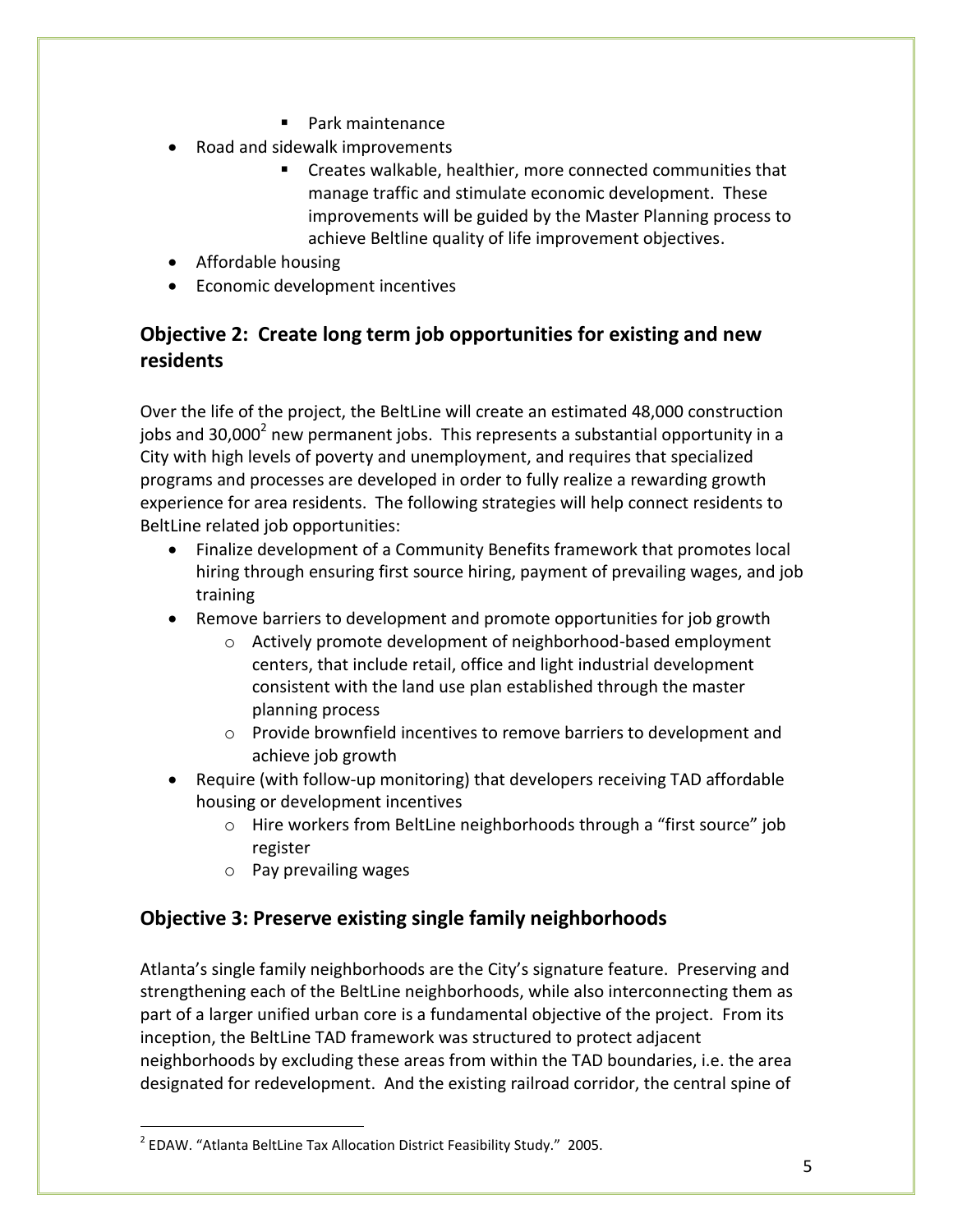the project, provides space for the transit system with minimal disruption to single family homes. Additional steps for giving residential areas specialized treatment which ABI can control, include the following:

- Where appropriate, create land uses in the master plans that transition the height and mass of new development away from nearby single family areas.
- Prioritize transportation improvements that reinforce the development objectives of the land use plan and mitigate traffic and congestion

#### **Objective 4: Minimize Involuntary Economic Displacement**

Redevelopment often creates side-effects, such as increases in surrounding land values, which are disruptive to nearby communities. While growth in land values can be beneficial to property owners, it places a tremendous burden on those who do not have the means to cover the associated tax increase. Proactive effort is required to ensure that existing residents are not displaced by redevelopment or rising taxes. Minimizing displacement is essential to ensure that existing residents and existing communities are not uprooted and instead have the opportunity to benefit from the economic rewards and improvements that accompany the BeltLine. One effort underway is the creation of the Affordable Housing Trust Fund. Atlanta BeltLine, Inc. was charged with creating this fund. ABI, in partnership with the Atlanta Development Authority and the City of Atlanta's Bureau of Housing, is implementing a program where affordable housing incentives will be provided in all areas of the BeltLine. The BeltLine Partnership has spearheaded an effort to bring together a variety of other governmental and non-profit organizations to identify and carry-out strategies that will help minimize displacement. The following is a list of activities and policies that are under ABI control:

- Preservation of existing subsidized and affordable housing through the affordable housing trust fund
- Creation of new affordable housing through the affordable housing trust fund

#### **Objective 5: Preserve and enhance cultural and historic qualities around the BeltLine**

Stable, durable communities are rooted in history and culture that connect people to the places where they live. The BeltLine strives to preserve and enhance the cultural and historic resources that make each of the communities unique. As part of the master planning process, cultural and historically significant resources have been identified, and locations have been identified for incorporating public art. The following strategies under ABI control are proposed to help further this objective:

• Incorporation of public art plan as part of the corridor design that allows for unique neighborhood/community-based expression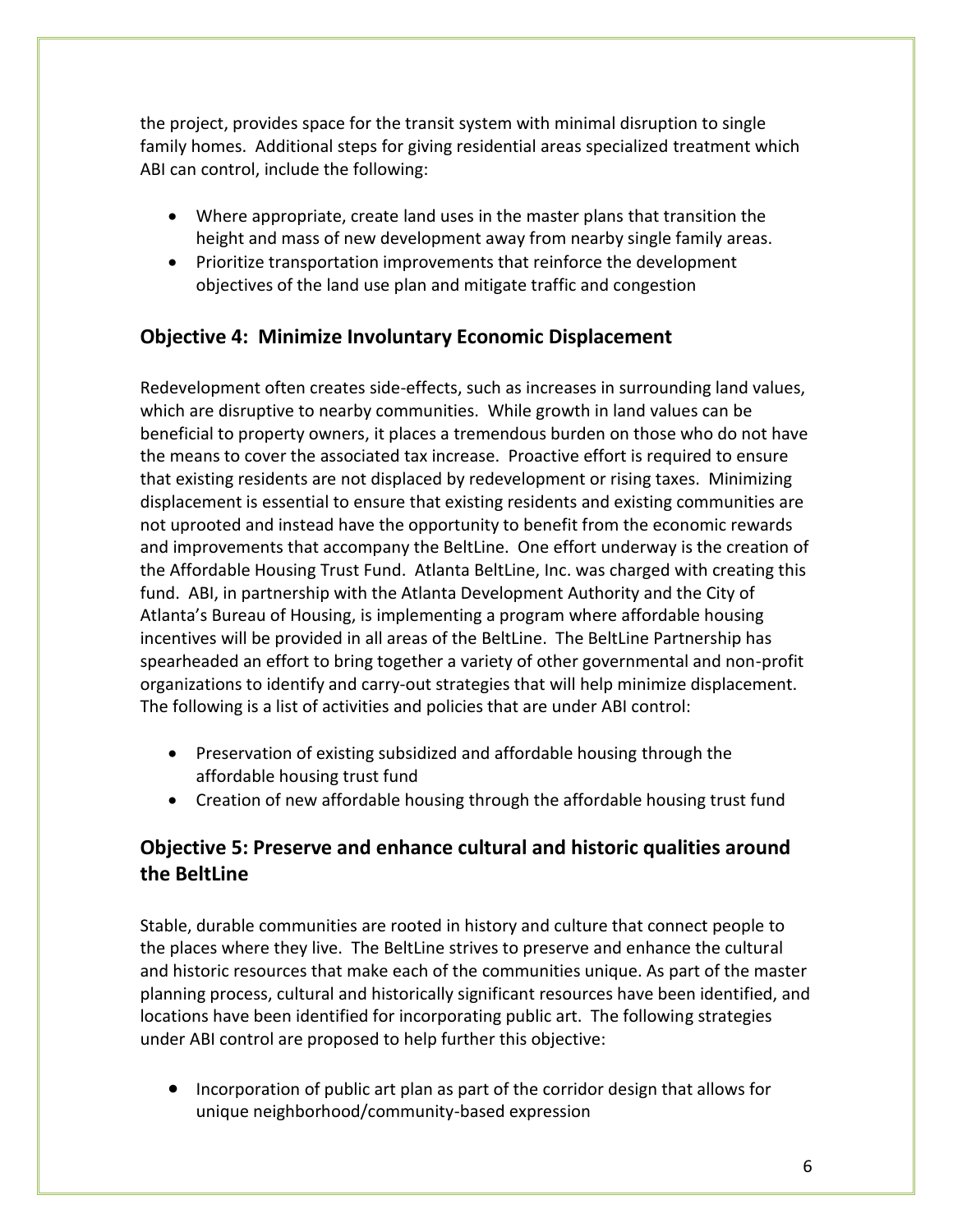#### **Objective 6: Retain and develop local small businesses**

Promoting and developing local small businesses around the BeltLine can help to create and sustain local financial opportunity while providing tailored, unique services that benefit and strengthen the sense of community. The twenty mixed-use economic development nodes planned as part of master planning for all areas of the BeltLine provide significant opportunity. In order for small, local businesses to be successful and benefit from BeltLine economic activity, steps should be taken to help nurture and cultivate local small business expertise. The following strategies that support efforts to develop and retain local small businesses around the BeltLine, under ABI control have been recommended for further review:

 Require retail developers who receive economic development incentives to provide space for small, local businesses

### **Principle 2: Reduction of Local and Regional Disparities**

Geographic balance is one of the fundamental principles guiding BeltLine planning and development. From a regional perspective, the BeltLine will reduce disparities by redirecting a substantial portion of the region's growth in housing and jobs that, without this project, has been occurring in the suburbs. And from a local perspective, the BeltLine will improve geographic balance within the City based on a thoughtful strategy for equitable investment that addresses the needs of each community and provides the impetus for the kind of economic development that will add vitality and strength to under-invested areas. There are a number of neighborhoods in the northern portion of the BeltLine that have continuously experienced strong growth, even during the 1980 to 1990 period when Atlanta overall was not growing. And there are a number of neighborhoods in the southern portion of the BeltLine where disinvestment has occurred, even during more recent times when Atlanta overall has experienced positive growth. The strategies related to positively impacting local and regional disparities are as follows:

- 1. Achieve geographic balance by implementing the 5 Year Work Plan
- 2. Overcome obstacles to growth and development in underinvested areas
- 3. Stimulate inclusive growth and development in underinvested areas
- 4. Create access to affordable housing in all areas
- 5. Promote opportunities for needed retail and other services to underserved areas
- 6. Advance transit in all areas along the BeltLine to provide enhanced affordable transit access to services and jobs
- 7. Prioritize funding allocation to achieve and preserve diverse housing options along the Beltline measured over time against the 5 year work plan timeline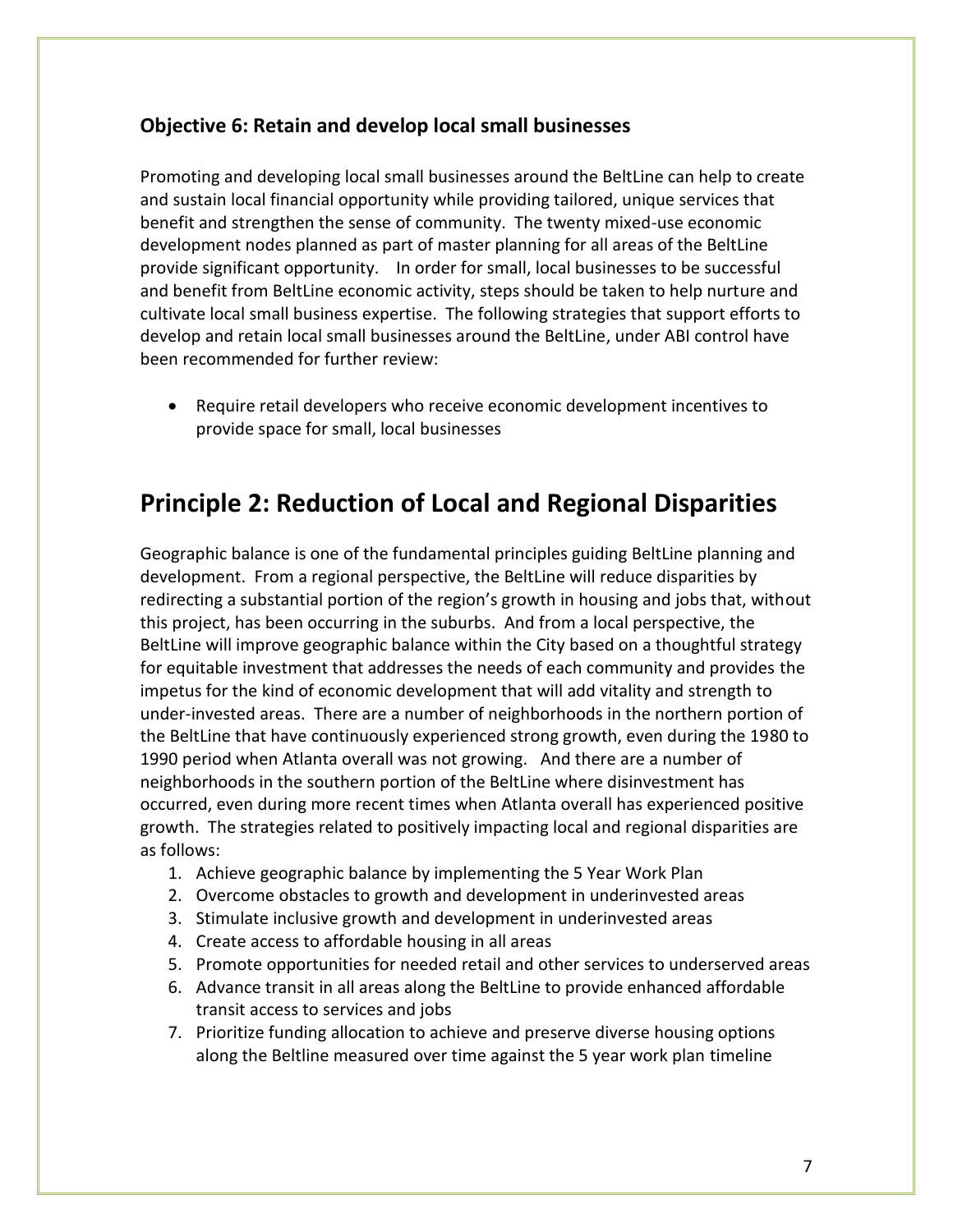#### **Objective 1: Implement Five Year Work Plan to achieve geographic balance**

One of the core principles of the Five Year Work Plan (included in Appendix X) is geographic balance. As a result, the Five Year Work Plan prioritizes projects to

strategically address the diverse needs of the various geographic areas; not all geographies should receive the same types of amenities, since different quadrants have different qualities. The Five Year Work Plan is framed around the following diverse strategies to achieve geographic balance:

*"One of the core principles of the Five Year Work Plan (as detailed in Appendix X) is geographic balance.* 

- Northeast: Advance park and trail development, control the railroad right-ofway, and reinforce the economic development momentum already underway.
- Southeast: Stimulate private investment by developing a new park, expanding an existing park, and implementing economic development incentives; and gain control of as much of the railroad right-of-way as possible.
- Southwest: Implement economic development incentives, control the railroad right-of-way, develop a BeltLine trail and spur trail, and expand an existing park and advance development of a new park.
- Northwest: Focus on acquisition and development of Westside Park and finalize the specific route of the BeltLine trail and transit through this area.

While the objective is to implement the Five Year Work Plan in a manner that supports geographic balance during the five year period overall, exact geographic balance will not be achieved on a year-by-year basis given resource limitations and time constraints related to certain projects. For example,

in April 2009, BeltLine-related funding from all sources was estimated at \$291 million. Approximately 45% was allocated to projects in the Northeast (primarily due to the high cost of right-of-way); 22% in the Northwest; 14% in the Southeast; and 9% in the Southwest. Approximately 10% could not be attributed geographically. This included

affordable housing incentives, economic development incentives, and unallocated Federal funding.

ABI will continue to work towards the goals in the Five Year

Work Plan for each quadrant, as listed above. In the near term, ABI's measurable goals are to achieve greater geographic balance by prioritizing projects articulated in the Five Year Work Plan located in previously disinvested areas. ABI is pursuing 3.48miles of the railroad right-of-way in the Southeast and Southwest, including 75% of the right-of-way in the Southwest. ABI, with the assistance of the PATH Foundation, plans to construct 3.9 miles of new trails, over 70% of which are located in the Southwest quadrant. ABI, in partnership with the City of Atlanta Parks Department, plans to expand and renovate 9.6 acres of parkland in the Southeast. Additionally, ABI is committed to advancing economic development and brownfield remediation with incentive funding from TAD

*"Exact geographic balance will not be achieved on a year-by-year basis given resource limitations and time constraints related to certain projects."*

*"ABI will continue to work towards the goals in the Five Year Work Plan for each quadrant."*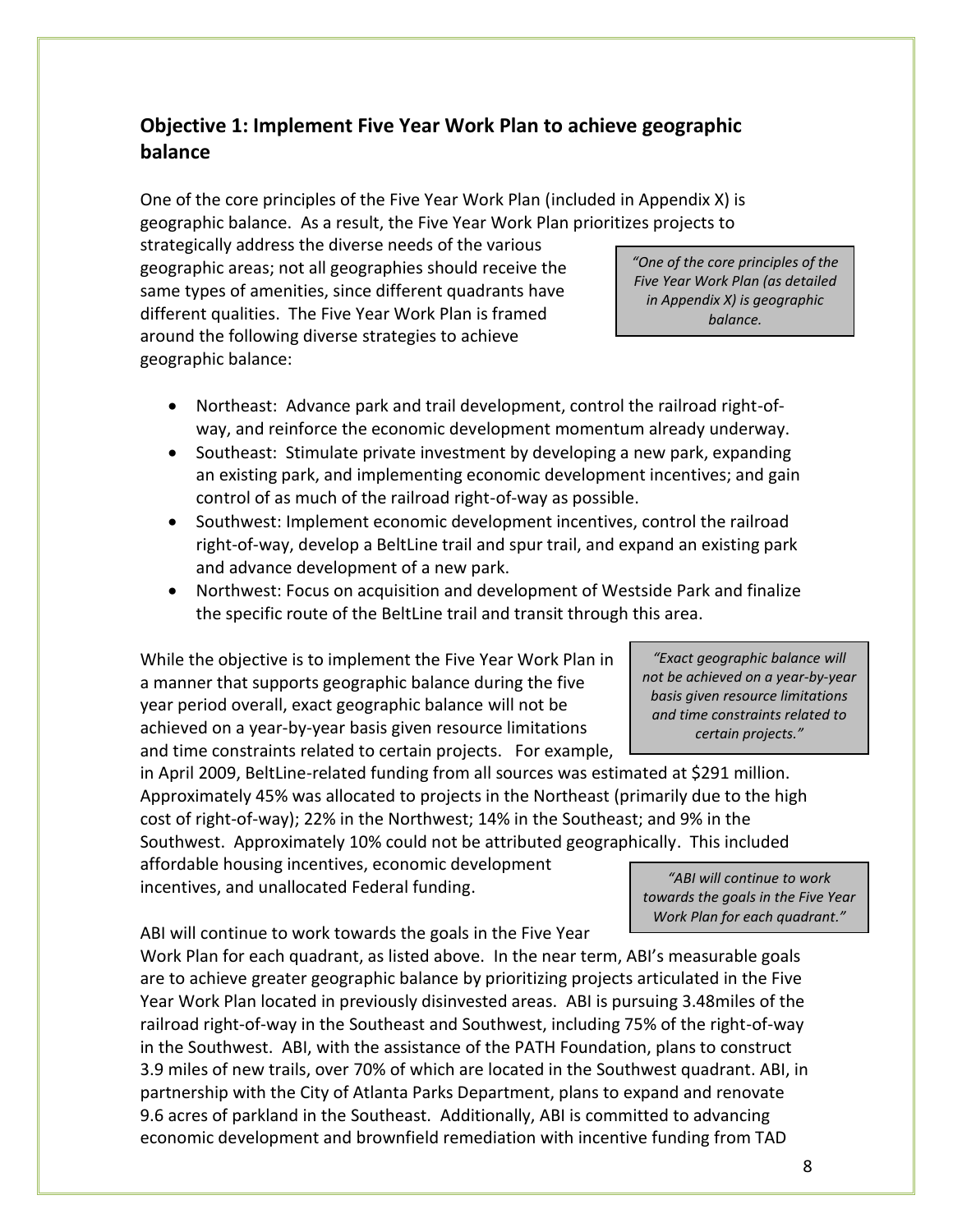bonds. The development incentives will be dedicated to business opportunities in lower income, Community Development Impact Areas, which are primarily along the southern rim of the BeltLine. And the brownfield incentives will also be concentrated in the southern area where the contamination is most extensive.

#### **Objective 2: Overcome obstacles to growth in underinvested areas**

A framework to support geographically balanced growth has been established that includes public infrastructure improvements, regulatory mechanisms, and financial subsidies for challenging areas. Strategies under ABI control include the following:

- Land use planning
- Pedestrian and road improvements

#### **Objective 3: Stimulate growth and development in underinvested areas**

Development Incentives for the purpose of attracting development in primarily the southern portion of the BeltLine, within the City's Community Development Impact Area's (areas where 50% of families are at or below 80% of median income), were established as part of the enabling legislation creating the BeltLine Tax Allocation District. In addition, given the high concentration of brownfields along the southern rim, brownfield incentives will be established as soon as additional funding is available. Strategies which ABI controls include the following:

Economic development incentives

#### **Objective 4: Prioritize funding allocation to create and preserve diverse housing options along the BeltLine measured over time against a five year workplan timeframe**

An explicit objective of the BeltLine Affordable Housing Trust Fund policies is to distribute affordable housing incentives in a manner that achieves geographic distribution of affordable units around the BeltLine. However, given higher land values in the northern part of the BeltLine, the cost of affordable housing in that area will pose financial challenges. The following strategies which ABI can control will assist in creating access to diverse housing options around the BeltLine:

- Determine an approach to better support affordable housing developments in areas with higher land prices
- Make down-payment assistance dollars available to existing development activity in the north
- Incentivize the development of mixed income housing that includes market rate housing – especially in underdeveloped areas.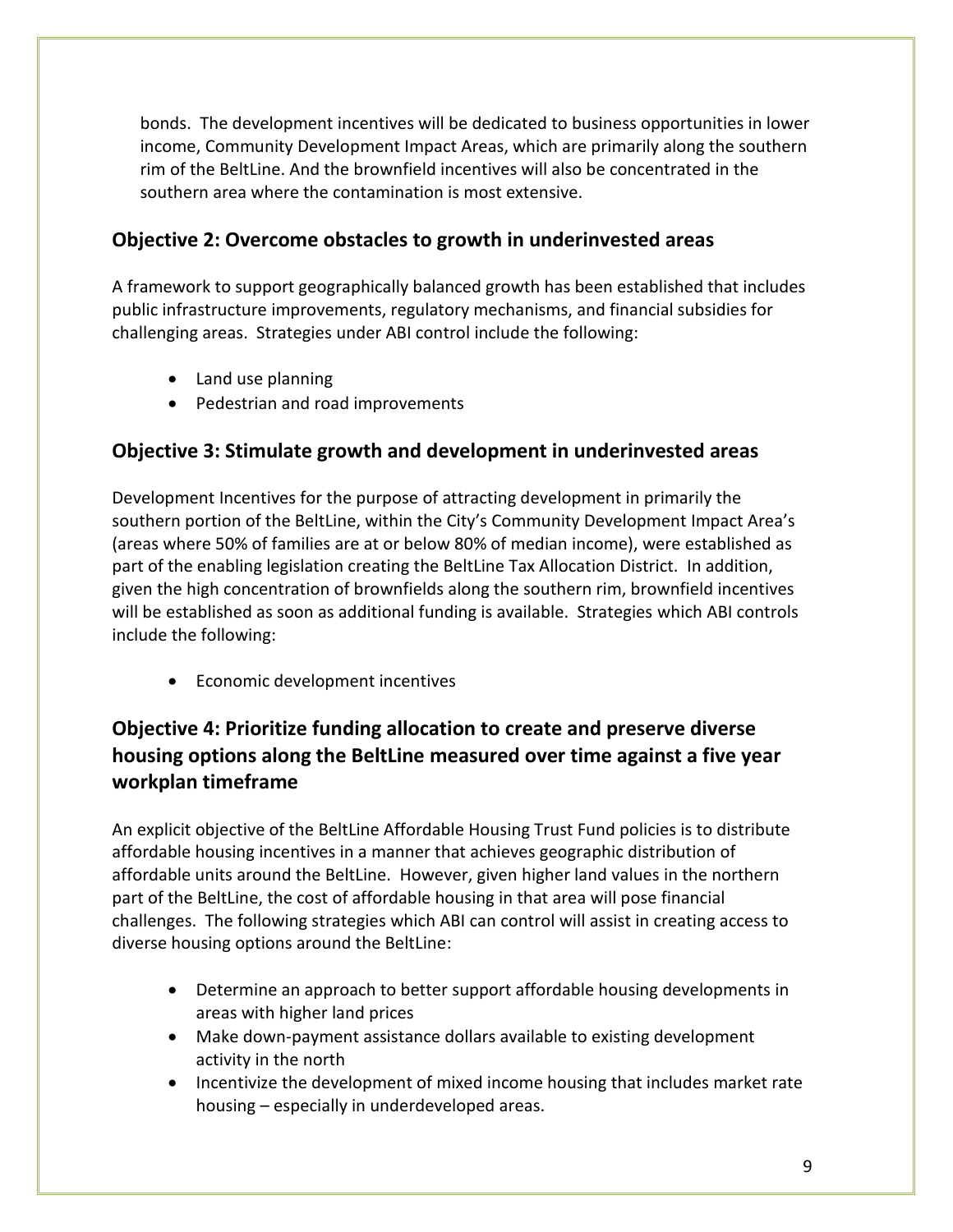#### **Objective 5: Promote opportunities for needed retail and other services to underserved areas**

The community has expressed a strong preference for BeltLine development that includes retail and other services to the underserved areas along the southern and western sections of the BeltLine. Based on BeltLine land use planning, the level of density has the potential to provide sufficient consumer demand to attract and support these types of businesses. ABI controlled strategies include the following:

- Land use planning
- Encourage developers that receive economic development incentives to build spaces for needed services

#### **Objective 6: Advance affordable mobility options throughout the BeltLine to provide enhanced access to services and jobs**

During the first five years, the plan is to proactively move transit forward as much as possible. In general, development of the transit system, regardless of location along the BeltLine, is a regional amenity that will provide access and affordable transportation options to employment centers and other City resources. Acquisition of the Northeast right-of-way has been completed and the Environmental Impact Study for the entire 22 mile loop is currently underway. Focus continues related to gaining control of the remaining portions of the right-of-way, completing engineering, environmental, and design work, and initiating site preparation along the transit corridor. Given the cost of construction (in excess of \$100 million) and current funding limitations, transit construction is not likely to begin until after the first five-year period, nor is it likely to occur all at once. Additionally, trail development within the BeltLine right of way will provide safe, affordable transportation for those choose to walk or bike. Strategies which ABI can control include the following:

- Acquisition of the Southwest and a portion of the Southeast right-of-way
- Proceeding with corridor design, preliminary engineering, and continuation of environmental work
- Site preparation for the portion of the transit corridor controlled by ABI
- Determination of the transit operator
- Construction of trails in portions of the right of way under ABI control

## **Principle 3: Triple Bottom Line**

The Triple Bottom Line is a progressive business model emphasizing the traditional economic/financial objectives, while also placing emphasis on achievement of a social mission combined with the achievement of sustainable development. The profit motive has not been abandoned; success is viewed from a three legged perspective based on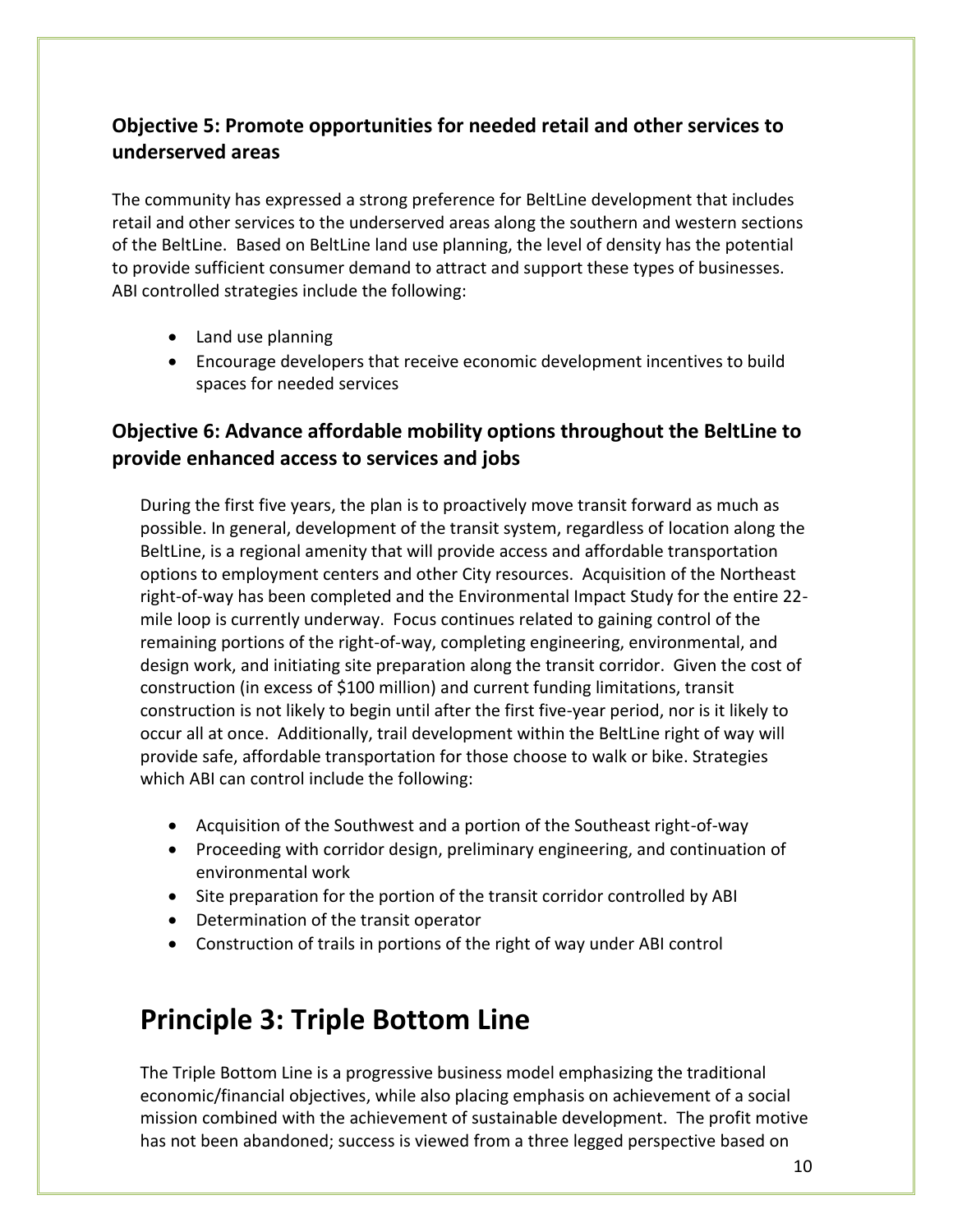the company's income statement, impact on the environmental resources as well as the broader social policies. In this manner, the public looks to business leadership to help address social inequities and social problems, while being respectful of the environment as development occurs, paving the way for progress that stretches beyond the level achievable by the public sector alone.

The strategy and philosophy of the BeltLine Project is founded on principles closely aligned with the Triple Bottom Line objective. The public and private sectors are working together to achieve physical improvements in the city's public infrastructure and private economic base, improve and protect the environment while also strengthening the social fabric of the surrounding communities. As part of this partnership, the private sector will support the public components of the BeltLine by providing trail easements, greenspace contributions, new street grids and sidewalks surrounding their development, etc. In addition, Community Benefits principles, as outlined in the BeltLine TAD enabling legislation approved by City Council in November, 2005, are to be established to ensure that private sector investment that receives TAD funding is accompanied by additional public benefits in the form of prevailing wages for workers, "first source" hiring for residents in impacted low income neighborhoods, apprenticeship programs, support of local, small businesses, etc. The following strategies which ABI can control include the following:

- Finalize development of a Community Benefits framework that promotes local hiring through ensuring first source hiring, payment of prevailing wages, and job training
- Establish measurable goals for the Triple Bottom Line
- Establish sustainability goals for the Triple Bottom Line

# **Principle 4: Inclusion of meaningful community voice, participation, leadership and ownership**

From the BeltLine's beginnings, a major emphasis has been placed on active community involvement. Early BeltLine grassroots supporters helped shape legislation adopted by City Council creating the BeltLine's Community Engagement Framework (CEF). This framework is designed to provide many opportunities for active input and ensure that the BeltLine will reflect the needs and desires of the communities. The framework outlines the following five components: 1.creation of two community-based advisory groups, a BeltLine Tax Allocation District Advisory Committee and a BeltLine Affordable Housing Advisory Board; 2. a community representative approved by City Council to serve as a member on the Board of the Atlanta BeltLine, Inc.; 3. community engagement advocate staff at ABI; 4. quarterly public briefings; and 5. the creation of a structure, called Study Groups, dividing the BeltLine into 5 geographic areas, to enable regular, ongoing involvement on a more detailed basis.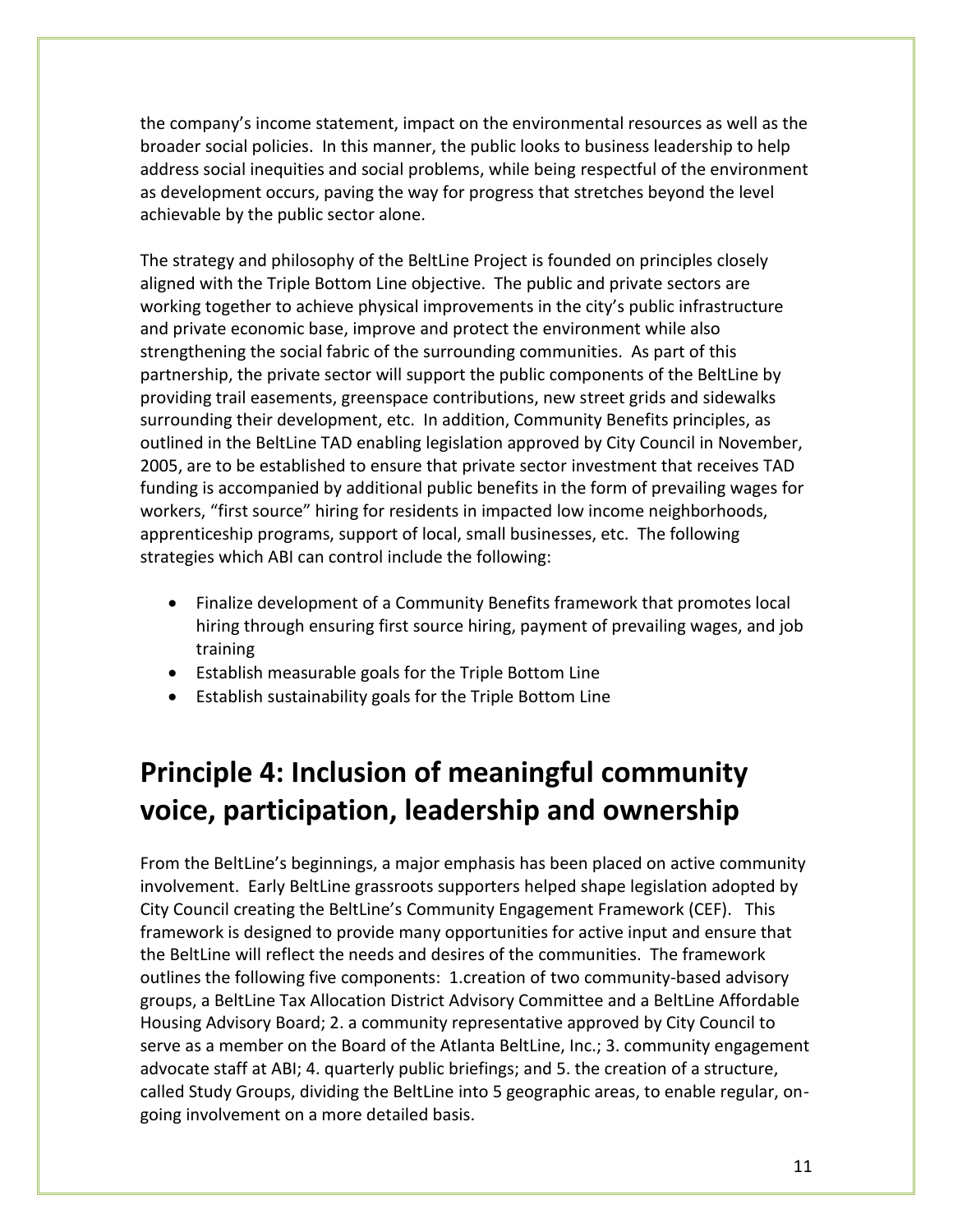Community engagement has been and will continue to evolve and strengthen over time and enable the public to have an active voice in helping to set the BeltLine direction and a role that supports BeltLine decision-making. The following objectives will help to foster meaningful community engagement and leadership:

**Objective 1:** Ensure that all components of the Community Engagement Framework are fully instituted and functioning effectively on an ongoing, regular basis in a manner that ensures the community's voice is heard and incorporated into future Beltline implementation strategies. Beltline community engagement activities should articulate how community input has impacted the decision making.

**Objective 2:** When appropriate, provide additional, more focused opportunities to raise community capacity and education, enabling more active participation and more detailed discussion and input through the following:

- Citywide conversations
- Citywide open houses
- Office hours where specific groups can come to ABI's offices to ask questions and provide input related to specific plans, topics, etc.
- Strategy Teams
- Stakeholder interviews

**Objective 3:** Continue an active commitment to strive for a productive partnership with stakeholder advisory groups, TADAC and BAHAB, fostering a transparent process of open dialogue and information sharing.

**Objective 4:** Develop strong, trusting relationships with community leadership in all areas in order to create a healthy channel for direct input and feedback related to challenges and opportunities, for improvements in the community engagement process, and for ways in which the community can take more direct ownership of projects.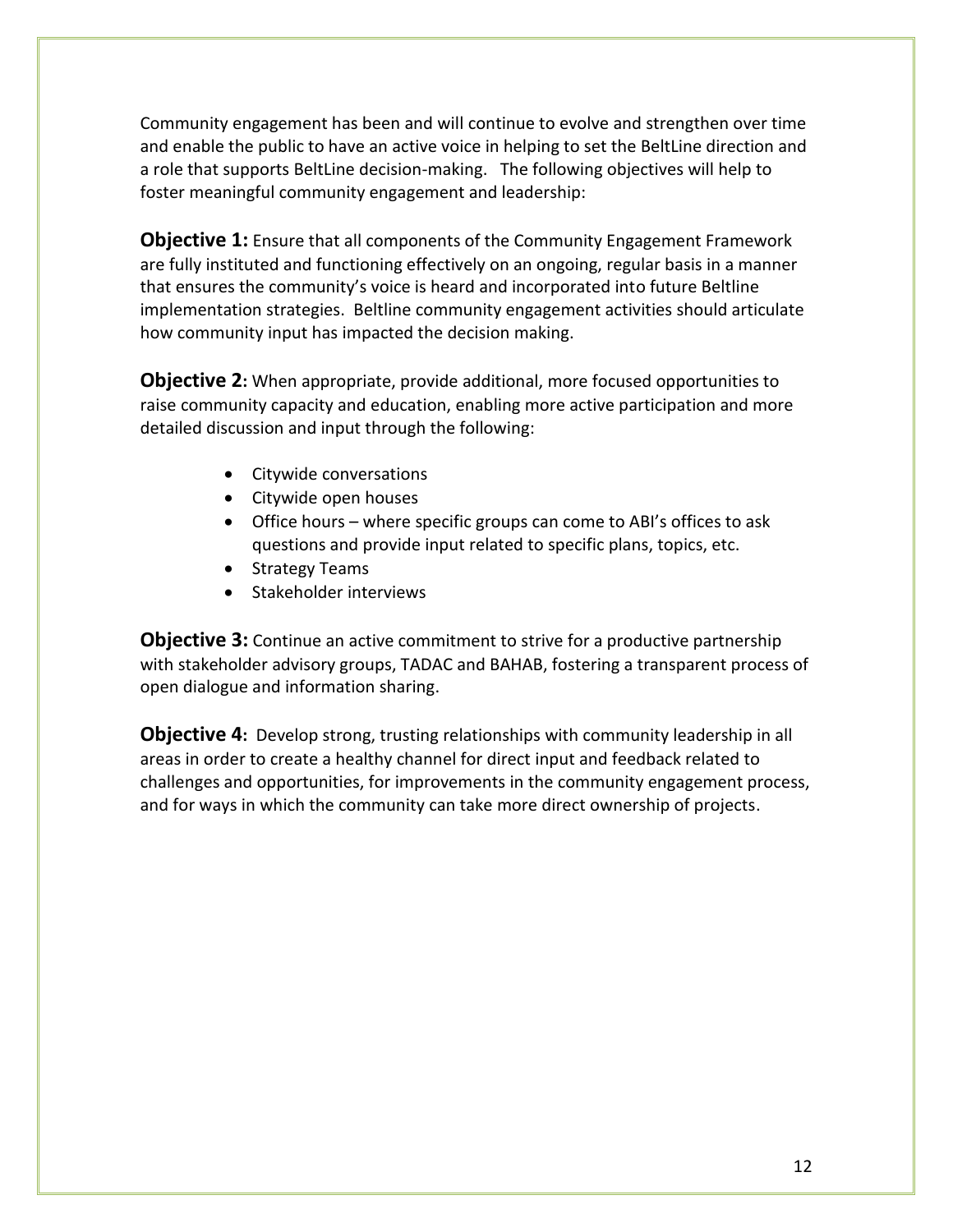#### **IMPLEMENTATION**

Achievement of equitable development is dependent upon thoughtful, proactive commitment to a wide variety of strategies outlined in the Principles, Goals, and Strategies section of this plan, pages 3 to 12, in addition to Addendum B. While a number of these strategies are already underway and several will be initiated nearterm, many that are proposed in this plan require further review, including identification of leadership and in depth assessment of feasibility.

Strong commitment from numerous stakeholders and partners, beyond the role played by ABI, is necessary for success. This plan distinguishes between the projects, programs, and activities controlled by ABI and those broader than ABI's control. The strategies and activities highlighted in this plan are grouped in three categories to indicate the extent of ABI's control and therefore the extent of ABI's leadership and leverage during implementation:

- (1) **ABI Control**: Strategies that ABI is responsible for based on legislative authority and, because they are funded with TAD funding, ABI can fully control.
- (2) **ABI Influence**: Strategies that are primarily controlled by outside parties with some ABI involvement and/or nominal TAD funding or adherence to BeltLine design standards.
- (3) **External ownership**: Strategies that require external leadership, ownership, and initiation in order to most effectively achieve equitable development.

#### **Implementation Partners**

From its beginning, numerous organizations have played an active role in BeltLine efforts, and these relationships are particularly significant for achievement of equitable development. The BeltLine Partnership serves as a catalyst to mobilize resources to address social concerns raised by new development around the BeltLine, spearheading efforts to develop and implement strategies such as mitigating displacement. As part of raising awareness through community outreach activities, including community canvassing and BeltLine 101 presentations, special attention is given to social concerns voiced by the community. The BeltLine Partnership addresses needs within the BeltLine TAD boundaries as well as in surrounding neighborhoods outside of the TAD, and helps to leverage added resources and specialized expertise from coalitions of governmental and nonprofit organizations.

BeltLine advisory boards, such as the Tax Allocation District Advisory Committee and the BeltLine Affordable Housing Advisory Board, are critical in mobilizing the leadership and resources to identify strategies to advance equitable development. The membership of these boards have a strong commitment to ensuring that Atlanta's communities will be strengthened as part of the BeltLine, and, in support of this commitment, the membership has extensive experience developing strategies that will advance equitable development.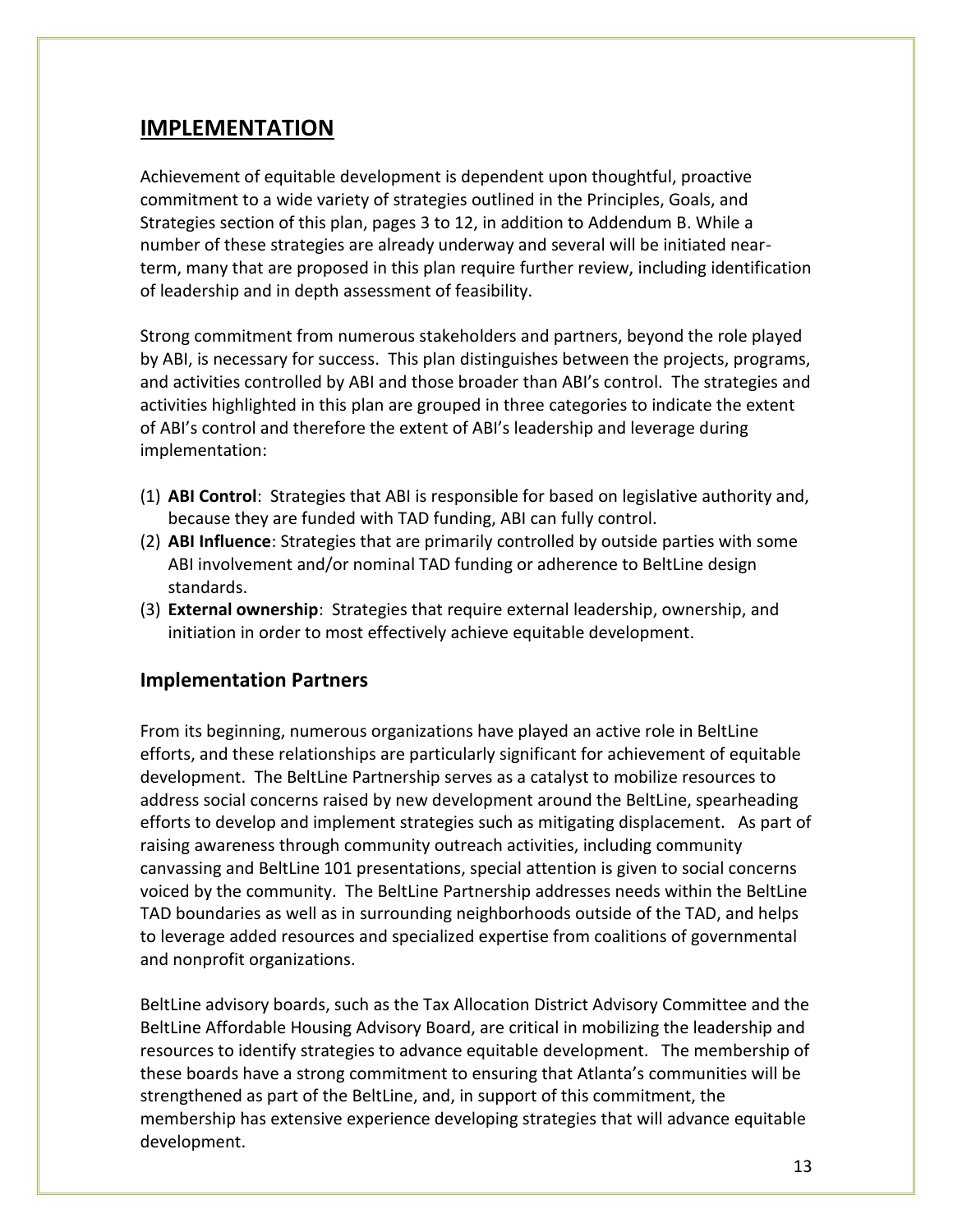Departments of the City of Atlanta government as well as the Atlanta Development Authority (ADA) are integrally involved in the BeltLine implementation. There are a number of projects and strategies in which City departments and the ADA directly assist ABI in its efforts, such as administration of the Affordable Housing Trust Fund. And there are a number of areas in which City departments and the ADA advance BeltLine equitable development strategies as they perform their normal role throughout the City. In these cases, ABI works in partnership with the City departments and ADA.

Many entities, such as MARTA, the PATH foundation, and Trees Atlanta, work in partnership with ABI to implement projects. The BeltLine benefits from the vision, specialized expertise, and added funding contributed by these organizations. Based on this shared "ownership," these efforts are categorized reflecting ABI's influence, as opposed to full control.

A more detailed implementation evaluation matrix, updated periodically, will detail the responsible party and the measurable goals for each strategy listed in this document.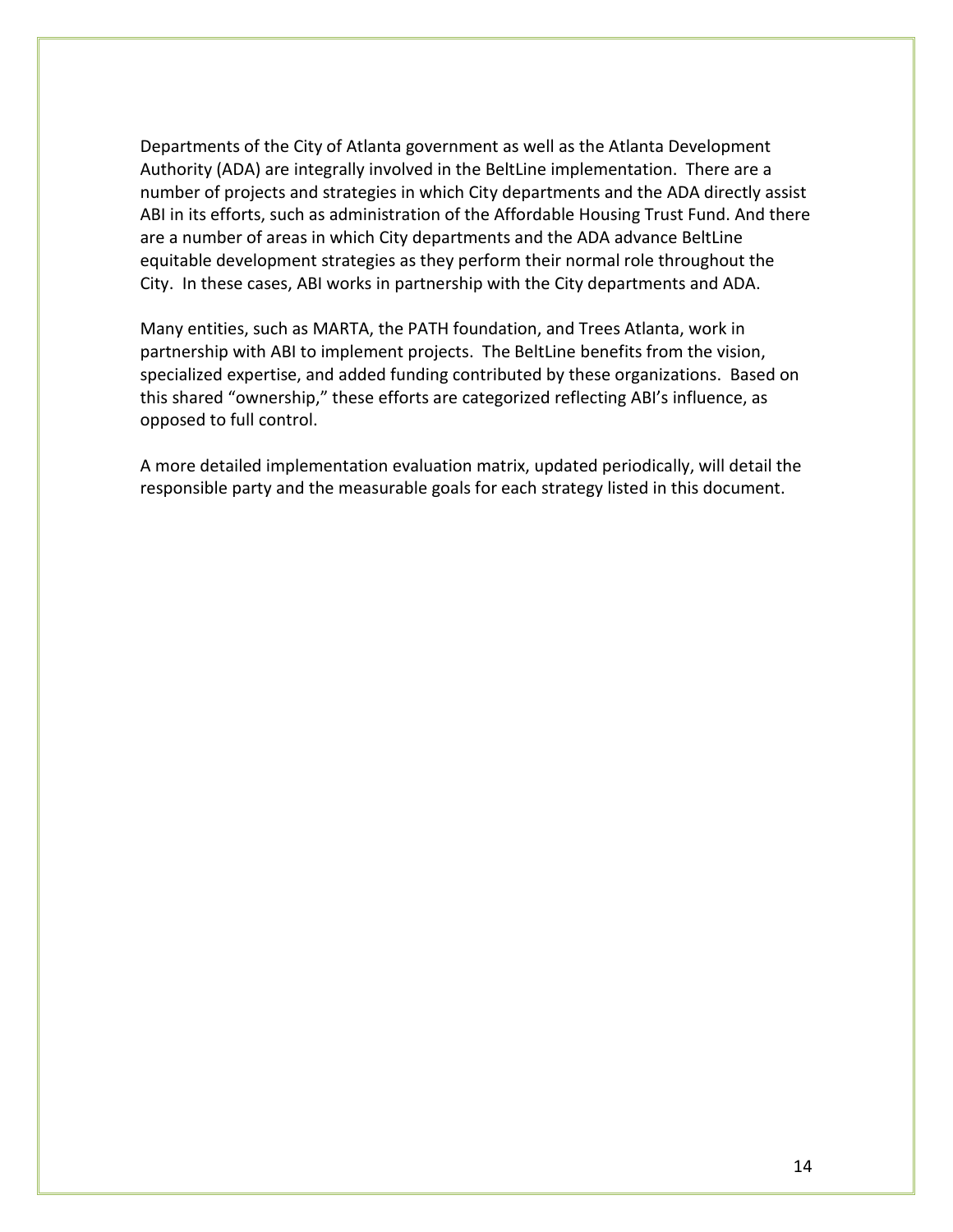# **Principle 1: Integration of People and Place Strategies**

### **Objective 1: Enhance Quality of Life for Residents through BeltLine Projects**

The BeltLine build-out will occur over a 25-year period and will include numerous public projects specifically selected and designed to contribute to the creation of more livable communities, consistent with the vision and framework of the Master Plan for each of the ten subareas of the BeltLine. The vision and framework articulated in each of the ten Master Plans reflects the desires of the community residents in combination with technical urban planning objectives. The components of the BeltLine that ABI can influence that will contribute to quality of life as follows:

- Trails that are funded and/or developed by implementation partners
- Road and sidewalk improvements outside the tax allocation district, but in the Planning Area, that are primarily funded and/or developed by implementation partners
	- o These improvements will be guided by a "Fix-It First" policy to achieve Beltline quality of life improvement objectives.

#### **Objective 2: Create job opportunities for existing and new residents**

Over the life of the project, the BeltLine will create an estimated 48,000 construction jobs and 30,000 new permanent jobs. This represents a substantial opportunity in a City with high levels of poverty and unemployment, and requires that specialized programs and processes are developed in order to fully realize a rewarding growth experience for area residents. ABI can influence the following strategies that will help connect residents to BeltLine related job opportunities:

- Identify additional funding sources or proactive zoning programs to incentivize development in disadvantaged areas and achieve employment opportunities
- Encourage developers and businesses that do not receive BeltLine incentive funding, but benefit from community infrastructure improvements to hire locally
- For developers that do not receive TAD incentives, actively promote the development of First Source Hiring Agreement (FSHA) with developers and new businesses in areas with limited community employment opportunities
- For developers that do not receive TAD incentives, actively promote the development of Project Labor Agreements (PLA), in order to detail the payment of prevailing wages, with developers involved in current and future Beltline activities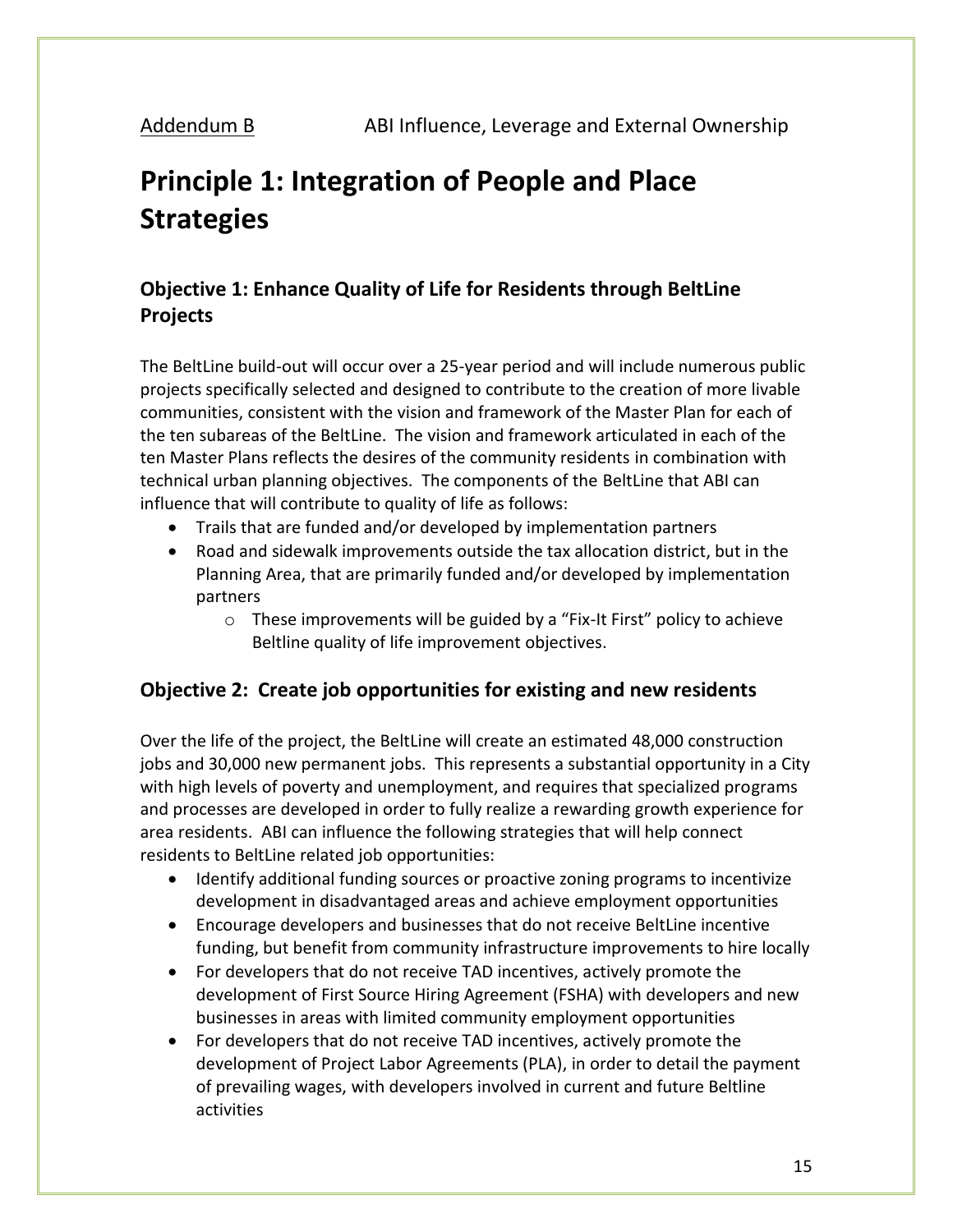Fund administration of job training or first source programs *[External Ownership]*

#### **Objective 3: Preserve existing single family neighborhoods**

Atlanta's single family neighborhoods are the City's signature feature. Preserving and strengthening each of the BeltLine neighborhoods, while also interconnecting them as part of a larger unified urban core is a fundamental objective of the project. From its inception, the BeltLine TAD framework was structured to protect adjacent neighborhoods by excluding these areas from within the TAD boundaries, i.e. the area designated for redevelopment. And the existing railroad corridor, the central spine of the project, provides space for the transit system with minimal disruption to single family homes. The land use plan established as part of the master planning process is structured to protect nearby single family neighborhoods by transitioning the height and mass of new development away from the single family areas. Additional steps for giving residential areas specialized treatment that ABI can influence include the following:

- Establish design standards as part of the BeltLine zoning overlay district and quality of life zoning that ensure design compatibility with single family neighborhoods
- Encourage BeltLine developers to create design that is sensitive to the character of adjacent single family neighborhoods
- Prioritize non TAD funded transportation improvements that reinforce the development objectives of the land use plan and mitigate traffic and congestion
- Promote efforts to attract needed neighborhood services for under-resourced areas *[External Ownership]*

#### **Objective 4: Minimize Involuntary Economic Displacement**

Redevelopment often creates side-effects, such as increases in surrounding land values, which are disruptive to nearby communities. While growth in land values can be beneficial to property owners, it places a tremendous burden on those who do not have the means to cover the associated tax increase. Proactive effort is required to ensure that existing residents are not displaced by redevelopment or rising taxes. Minimizing displacement is essential to ensure that existing residents and existing communities are not uprooted and instead have the opportunity to benefit from the economic rewards and improvements that accompany the BeltLine. One effort underway is the creation of the Affordable Housing Trust Fund. Atlanta BeltLine, Inc. was charged with creating this fund and, in partnership with the Atlanta Development Authority and the City of Atlanta's Bureau of Housing, are implementing a program where affordable housing incentives will be provided in all areas of the BeltLine. The BeltLine Partnership has spearheaded an effort to bring together a variety of other governmental and non-profit organizations to identify and carry-out strategies that will help minimize displacement.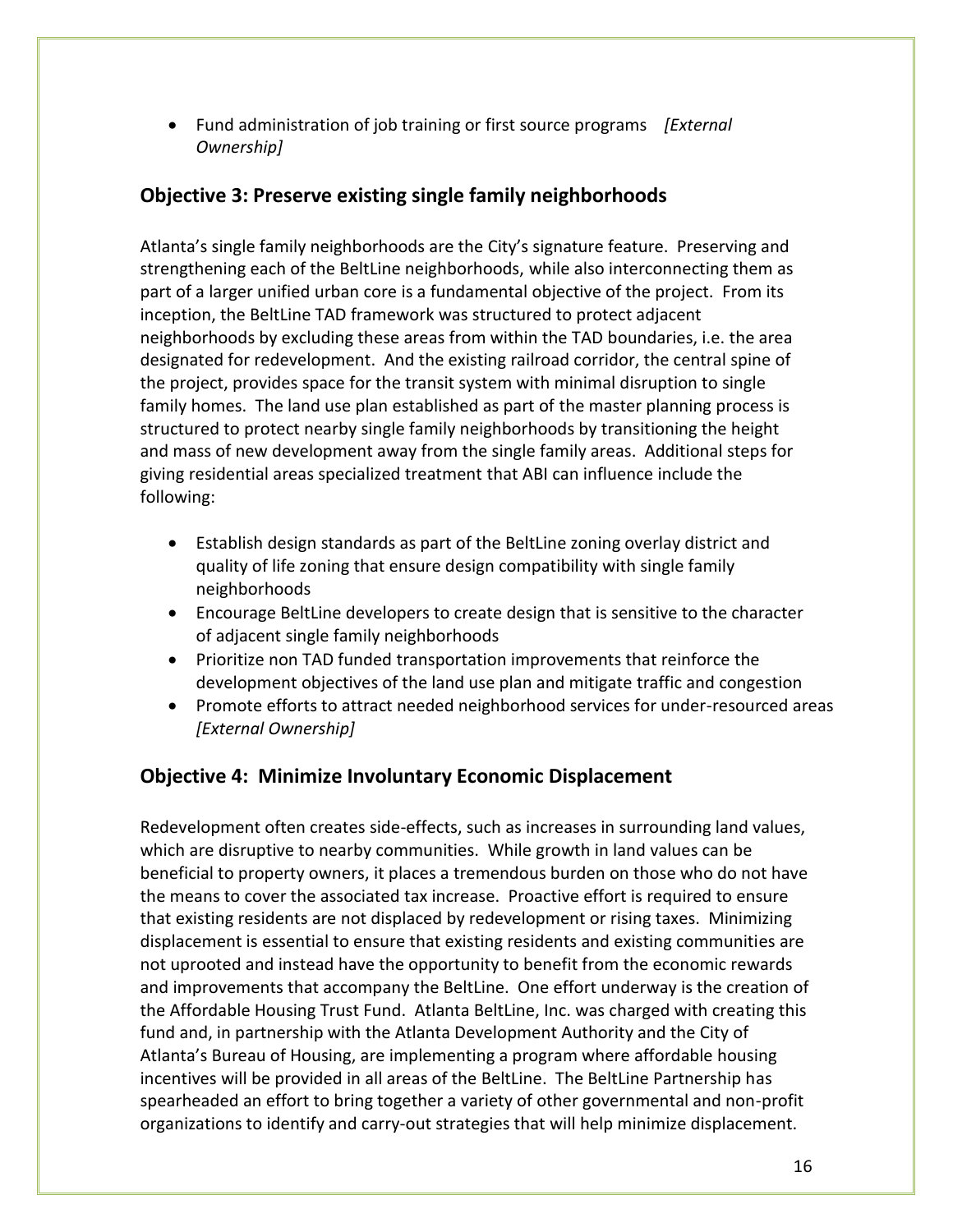The following is a list of activities and policies that are under consideration which ABI can influence:

- A resource guide and an educational campaign to inform residents of existing government programs available to assist over-burdened households experiencing increased taxes or in need of increased financial literacy *[External Ownership]*
- Community Land Trust *[External Ownership]*
- Additional state or local legislative measures *[External Ownership]*
	- o Property tax relief
	- o Mandatory inclusionary zoning ordinance
	- $\circ$  Other funding sources -- Creating a permanent source of revenue to fund preservation of affordable housing, such as a real estate transfer tax or commercial linkage fees
- Eviction protection -- Enacting just cause eviction control legislation to give renters some protection from displacement caused by rapidly rising rents

#### **Objective 5: Preserve and enhance cultural and historic qualities around the BeltLine**

Stable, durable communities are rooted in history and culture that connect people to the places where they live. The BeltLine strives to preserve and enhance the cultural and historic resources that make each of the communities unique. As part of the master planning process, cultural resources and historically significant properties and resources have been identified, and locations have been identified for incorporating public art. ABI can influence the following strategies which are proposed to help further this objective:

 Designation of historic properties and/or historic neighborhoods by the Urban Design Commission

#### **Objective 6: Retain and develop local small businesses**

Promoting and developing local small businesses around the BeltLine can help to create and sustain local financial opportunity while providing tailored, unique services that benefit and strengthen the sense of community. The twenty mixed-use economic development nodes planned as part of master planning for all areas of the BeltLine provide significant opportunity. In order for small, local businesses to be successful and benefit from BeltLine economic activity, steps should be taken to help nurture and cultivate local small business expertise. Similar to the effort related to mitigating displacement, the BeltLine Partnership is taking a leadership role in assembling governmental and non-profit organizations to explore how assistance to local small businesses can be provided. The following strategies that support efforts to develop and retain local small businesses around the BeltLine that ABI can influence have been recommended for further review: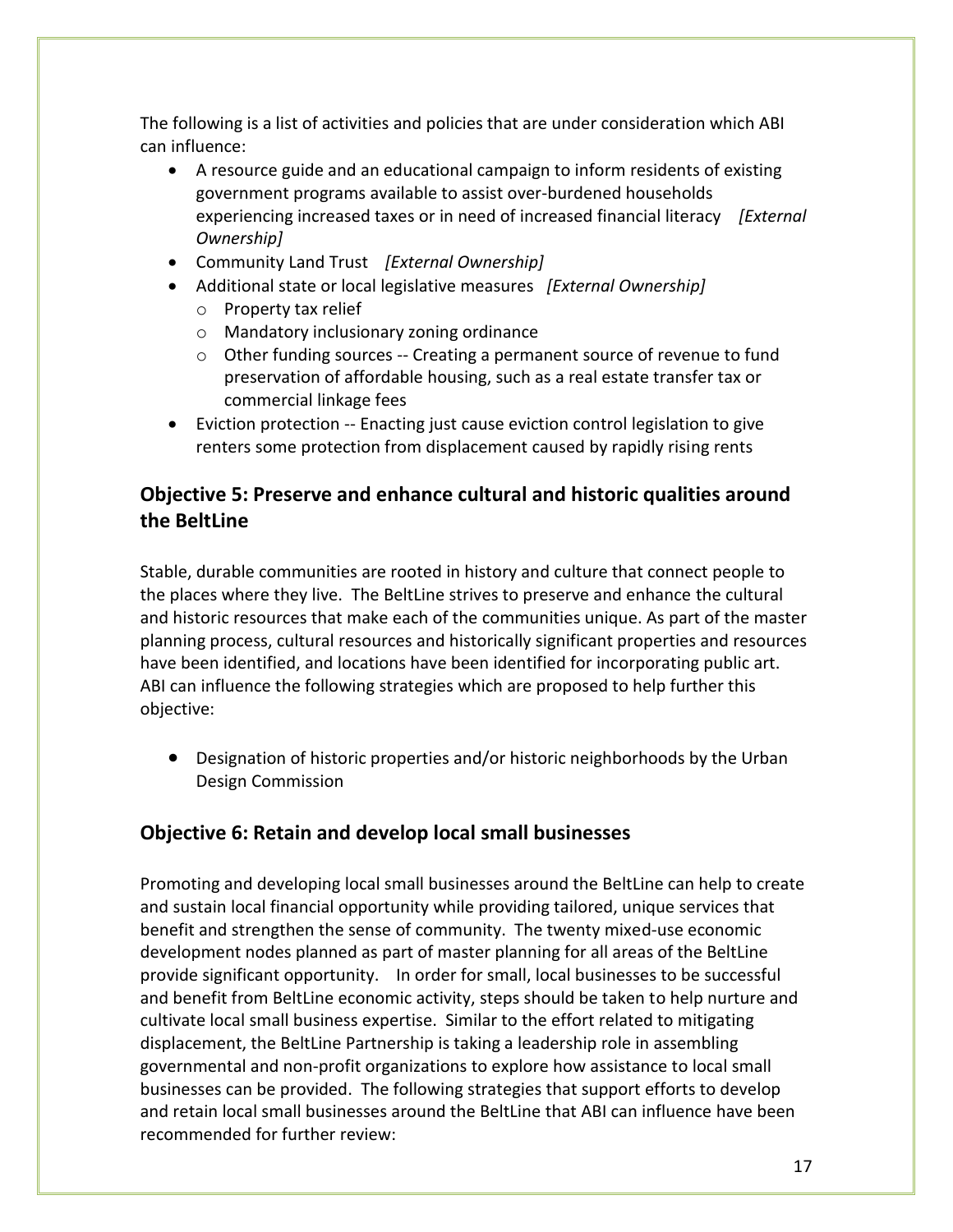- Provide loan programs for small businesses [ *External Ownership]*
- Creation of a database of small businesses that are seeking space near the BeltLine *[External Ownership]*
- Develop a formal relocation program
- Provide seminars and business fairs for local merchants

#### **Objective 7: Utilization of Joint Use Agreements**

Promote and encourage the utilization of Joint Use Agreements for the sharing of facilities for two or more services allowing stakeholders to leverage underutilized or new structures to improve accessibility to services while enhancing public safety and neighborhood transformation. These agreements could reduce the cost of delivering services to underserved communities while decreasing the number of structures and the cost to maintain structures in the public realm. [ABI Influence]

# **Principle 2: Reduction of Local and Regional Disparities**

Geographic balance is one of the fundamental principles guiding BeltLine planning and development. From a regional perspective, the BeltLine will reduce disparities by redirecting a substantial portion of the region's growth in housing and jobs that, without this project, has been occurring in the suburbs. And from a local perspective, the BeltLine will improve geographic balance within the City based on a thoughtful strategy for equitable investment that addresses the needs of each community and provides the impetus for the kind of economic development that will add vitality and strength to under-invested areas. There are a number of neighborhoods in the northern portion of the BeltLine that have continuously experienced strong growth, even during the 1980 to 1990 period when Atlanta overall was not growing. And there are a number of neighborhoods in the southern portion of the BeltLine where disinvestment has occurred, even during more recent times when Atlanta overall has experienced positive growth.

#### **Objective 2: Overcome obstacles to growth in underinvested areas**

A framework to support geographically balanced growth has been established that includes public infrastructure improvements, regulatory mechanisms, and financial subsidies for challenging areas. Strategies that ABI can influence include the following:

- Proactive zoning
- Brownfield remediation incentives
- Pedestrian and road improvements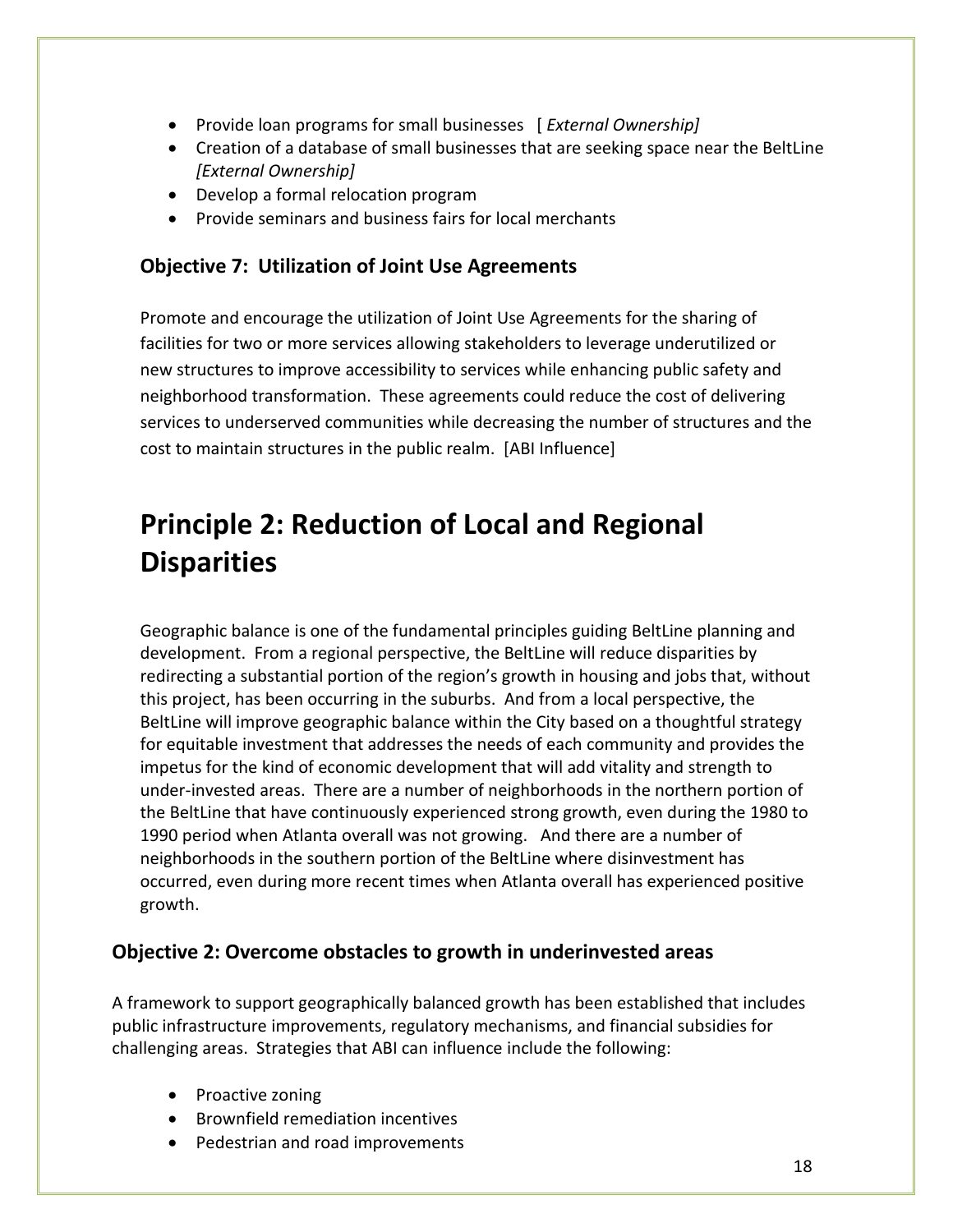#### **Objective 3: Stimulate growth and development in underinvested areas**

Development Incentives for the purpose of attracting development in primarily the southern portion of the BeltLine, within the City's Community Development Impact Area's (areas where 50% of families are at or below 80% of median income), were established as part of the enabling legislation creating the BeltLine Tax Allocation District. In addition, given the high concentration of brownfields along the southern rim, brownfield incentives will be established as soon as additional funding is available. Strategies that ABI can influence and which will require external ownership include the following:

Development recruitment

#### **Objective 4: Prioritize funding allocation to create and preserve diverse housing options along the BeltLine measured over time against a five year workplan timeframe**

An explicit objective of the BeltLine Affordable Housing Trust Fund policies is to distribute affordable housing incentives in a manner that achieves geographic distribution of affordable units around the BeltLine. However, given higher land values in the northern part of the BeltLine, the cost of affordable housing in that area will pose financial challenges. The following strategy that ABI can influence will assist in creating access to affordable housing in all areas:

 Track progress by measuring affordable housing availability and creation around the BeltLine

#### **Objective 5: Promote opportunities for needed retail and other services to underserved areas**

The community has expressed a strong preference for BeltLine development that includes retail and other services to the underserved areas along the southern and western sections of the BeltLine. Based on BeltLine land use planning, the level of density has the potential to provide sufficient consumer demand to attract and support these types of businesses. ABI can influence strategies that include the following:

- Proactive zoning
- Build partnerships through the ADA's recruitment efforts with quality retail/grocery stores to attract them to the BeltLine *[External Ownership]*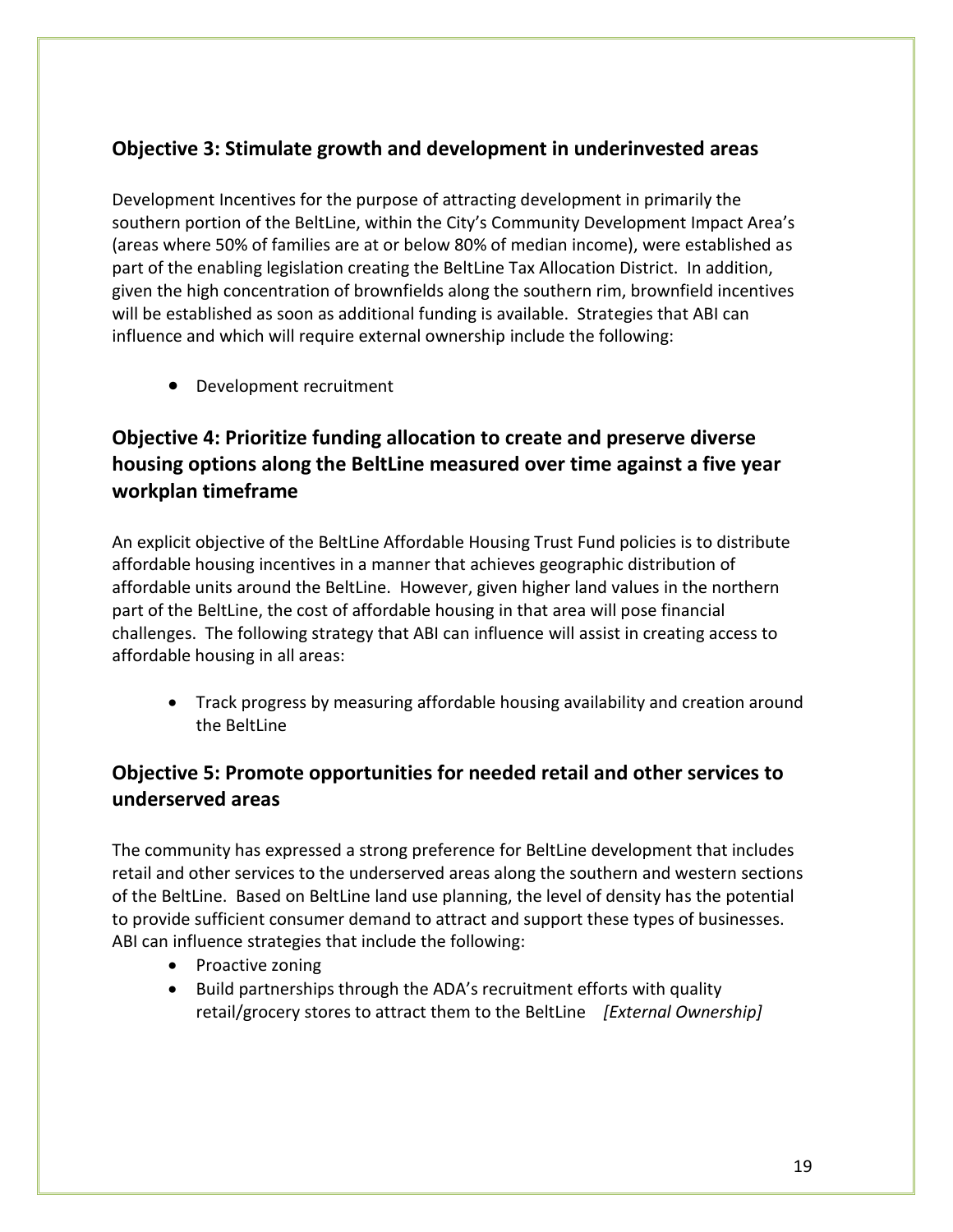### **Objective 7: Encourage Community Based Economic Development Support**

The process of attracting and retaining large and emerging businesses for local economic development opportunities has become more difficult as communities across the City compete in a national and global market. Communities of low wealth are often not considered for investment opportunities. Strategies that ABI can influence to address these low wealth communities and their ability to compete for opportunities include the following:

 Development of an Atlanta Beltline Economic Ambassador Program to assist the Atlanta Development Authority in promoting all communities to be served by the Beltline *[External Ownership*]

# **Principle 3: Triple Bottom Line**

The Triple Bottom Line is a progressive business model emphasizing the traditional economic/financial objectives, while also placing emphasis on achievement of a social mission combined with the achievement of sustainable development. The profit motive has not been abandoned; success is viewed from a three legged perspective based on the company's income statement, impact on the environmental resources as well as the broader social policies. In this manner, the public looks to business leadership to help address social inequities and social problems, while being respectful of the environment as development occurs, paving the way for progress that stretches beyond the level achievable by the public sector alone.

The strategy and philosophy of the BeltLine Project is founded on principles closely aligned with the Triple Bottom Line objective. The public and private sectors are working together to achieve physical improvements in the city's public infrastructure and private economic base, improve and protect the environment while also strengthening the social fabric of the surrounding communities. As part of this partnership, the private sector will support the public components of the BeltLine by providing trail easements, greenspace contributions, new street grids and sidewalks surrounding their development, etc. In addition, Community Benefits principles, as outlined in the BeltLine TAD enabling legislation approved by City Council in November, 2005, are to be established to ensure that private sector investment that receives TAD funding is accompanied by additional public benefits in the form of prevailing wages for workers, "first source" hiring for residents in impacted low income neighborhoods, apprenticeship programs, support of local, small businesses, etc. Strategies that ABI can influence could include the following:

 Establish a Community Benefits framework (portions developed with Study Groups)